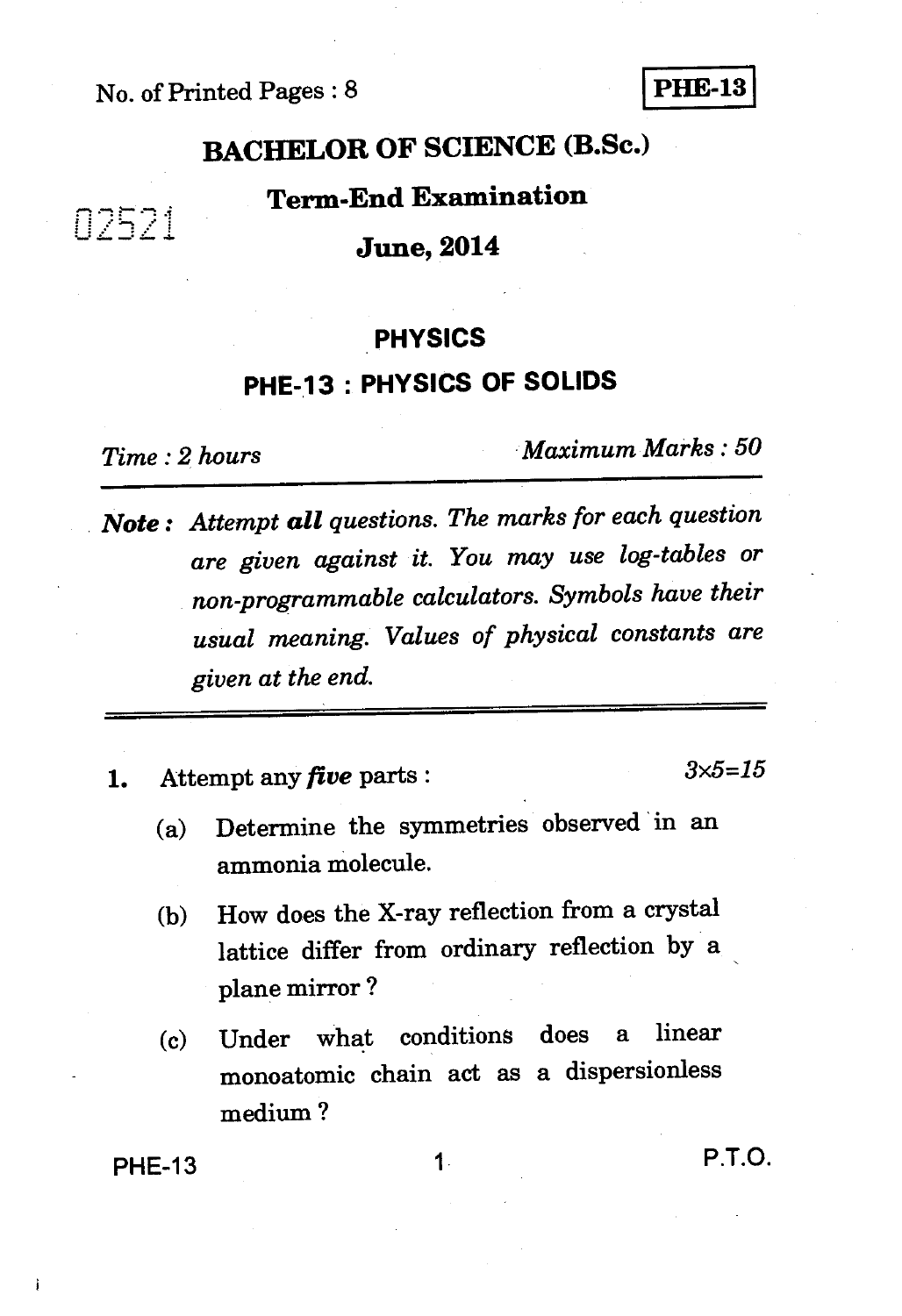- (d) Draw the spin diagrams for ferromagnets, antiferromagnets and ferrites. How do they differ from each other ?
- (e) What is the origin of formation of depletion region in a semiconductor p-n junction ?
- (f) The Debye temperature for Aluminum is 418 K. Calculate the frequency of the highest possible lattice vibration in Aluminium.
- (g) Classify polymers on the basis of structure and thermal behaviour.
- (h) Distinguish between type I and type II superconductors.
- **2.** Attempt any *two* parts :  $5 \times 2 = 10$ 
	- (a) What is packing fraction of a crystal structure ? Determine the atomic packing fraction for fcc structure.
	- (b) Draw the first Brillouin zone for (i) 2-D oblique reciprocal lattice and (ii) 3-D simple cubic reciprocal lattice.
	- (c) Derive the expression for geometrical structure factor for intensity of diffraction spots of X-rays by a crystal lattice and calculate it for a simple cubic crystal.

**PHE-13** 2

 $\mathbf{I}$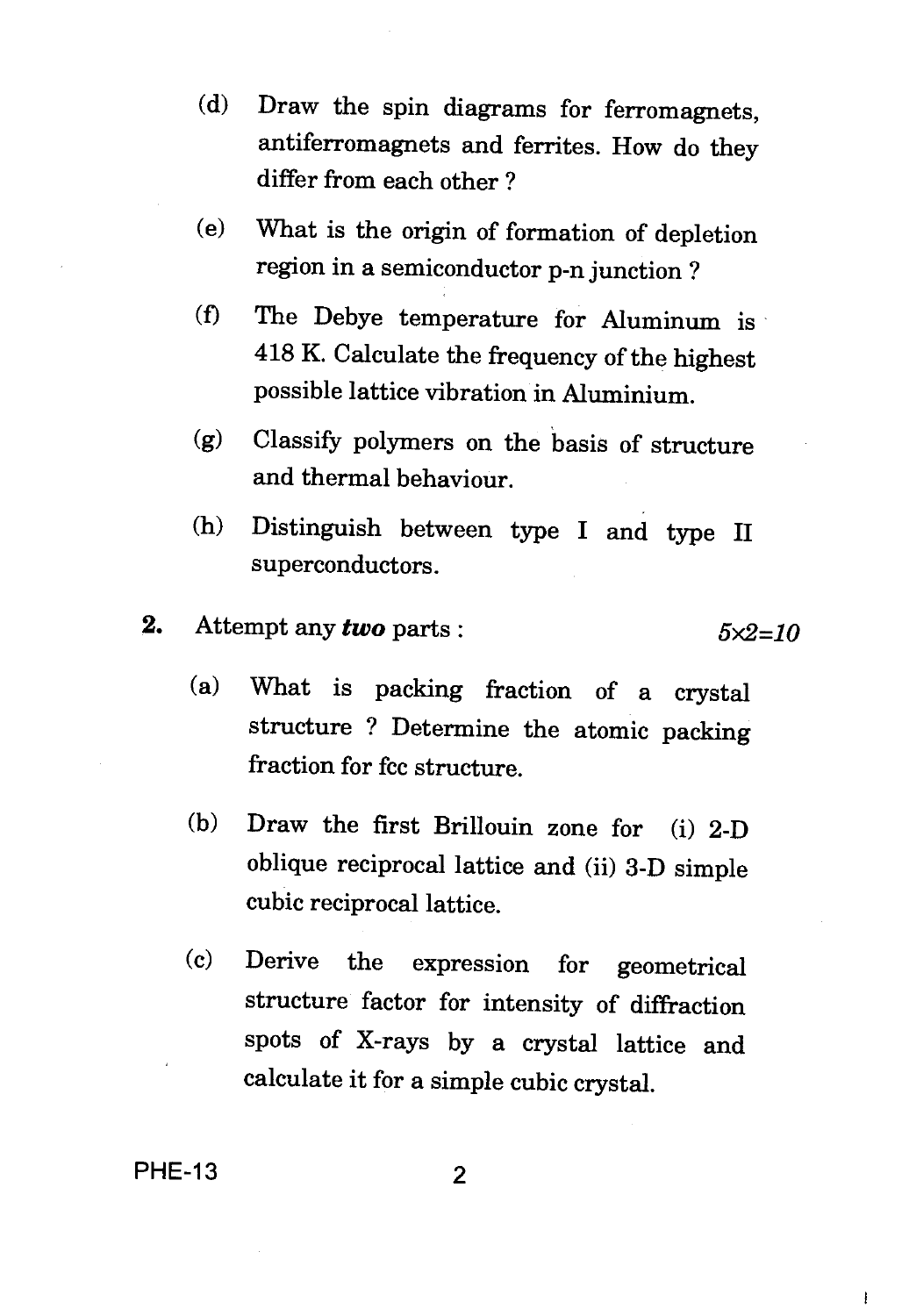- 3. Attempt any *one* part :
	- (a) Derive the expression for the heat capacity of a solid as per Einstein theory.
	- (b) List the types of bonding in a solid. Explain any two of them with the help of appropriate diagrams.
- **4.** Attempt any *two* parts :  $5 \times 2 = 10$

- (a) Draw the potential experienced by an electron in a 1D crystal lattice. How is this potential represented in the Kronig-Penney model ? Set up the Schrodinger equation for the electron in this model.
- (b) The Fermi energy of silver is 5.5 eV. If the Fermi energy is independent of temperature, calculate the electronic heat capacity and electronic thermal conductivity at room temperature. The relaxation time at Fermi level is  $\tau_{\rm F} = 10^{-14}$  s.
- (c) With the help of appropriate diagram, explain Meissner Effect and explain how perfect diamagnetism is a fundamental property of superconductors.

PHE-13 3 P.T.O.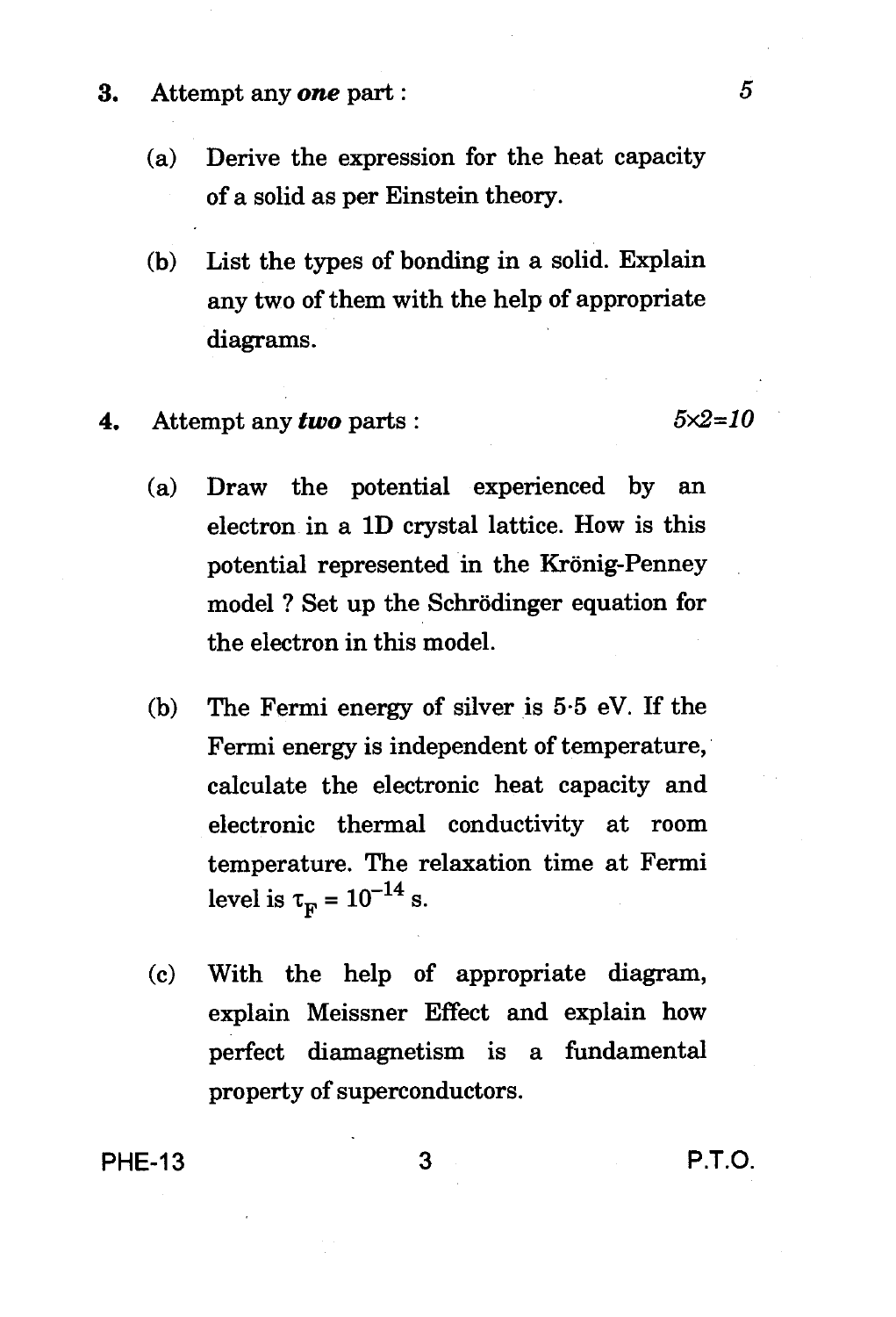- **5.** Attempt any *two* parts : *5x2=10* 
	- (a) Describe the normal spinel structure of a ferrite. Calculate the magnetic moment of magnetite in units of  $\mu_{\rm R}$ .
	- (b) With the help of appropriate diagrams, explain point defects and screw dislocations in a crystal.
	- (c) Describe photolithographic technique of manufacturing micro-electronic circuits.

*Physical constants :* 

 $h = 6.62 \times 10^{-34}$  J-s  $N_A = 6.02 \times 10^{23}$  mol<sup>-1</sup>  $e = 1.6 \times 10^{-19}$  C  $k_B = 1.38 \times 10^{-23}$  J K<sup>-1</sup>  $m_e = 9.1 \times 10^{-31}$  kg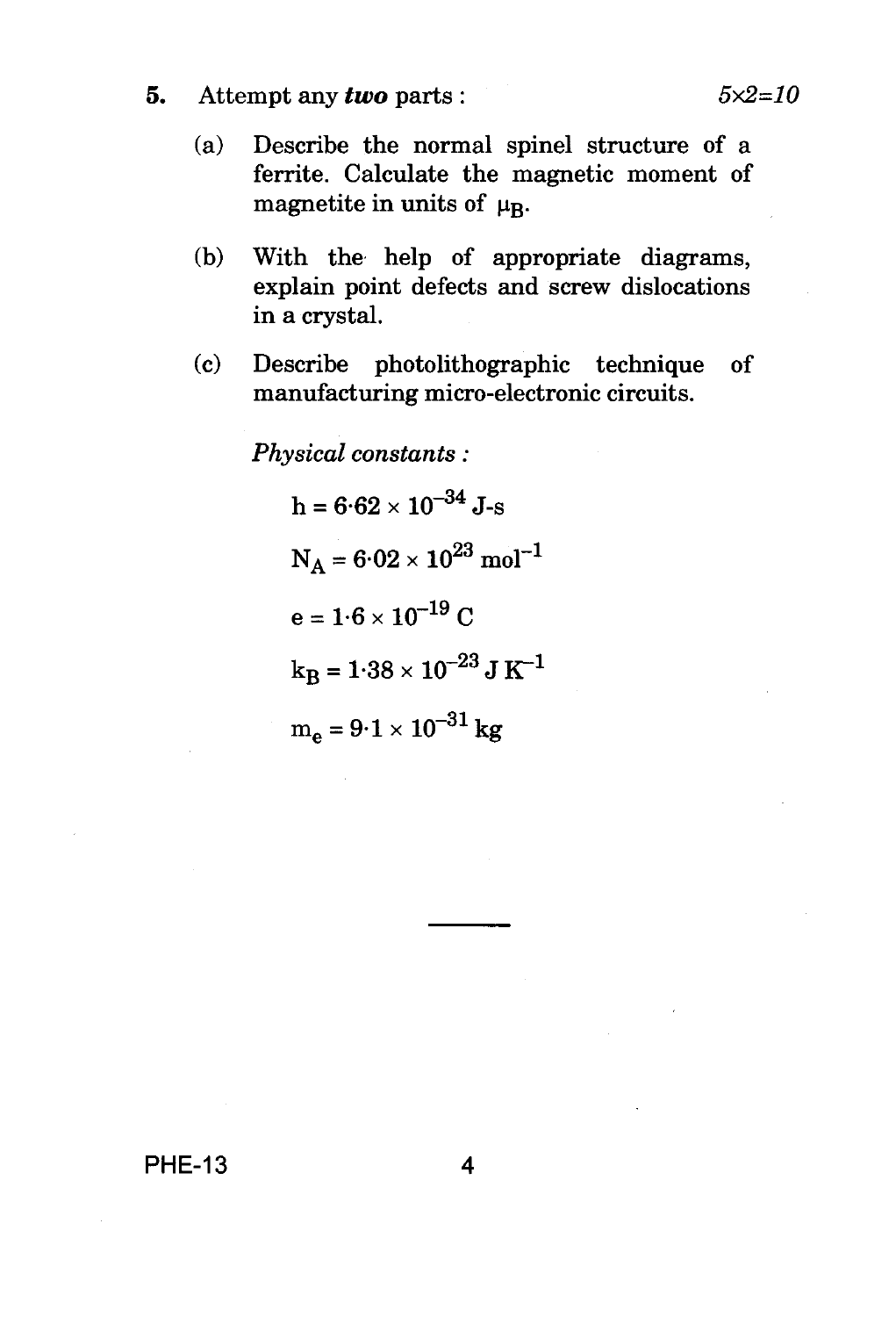पी.एच.ई.-13

विज्ञान स्नातक (बी.एस सी.) सत्रांत परीक्षा जून, 2014

## भौतिक विज्ञान

### पी.एच.ई.-13 : घन अवस्था भौतिकी

समय : 2 घण्टे

अधिकतम अंक : 50

- नोट: सभी प्रश्नों के उत्तर दीजिए । प्रत्येक प्रश्न के अंक उसके सामने दिए गए हैं । आप लॉग सारणी अथवा अप्रोग्रामी कैलकुलेटर का प्रयोग कर सकते हैं । प्रतीकों के अपने सामान्य अर्थ हैं । भौतिक नियतांकों के मान अंत में दिए गए हैं ।
- कोई *पाँच* भाग हल कीजिए :  $\mathbf{1}$

 $3 \times 5 = 15$ 

- (क) अमोनिया अणु में प्रेक्षित सममितियाँ निर्धारित कीजिए ।
- (ख) एक क्रिस्टल जालक से X-किरण परावर्तन और एक समतल दर्पण से साधारण परावर्तन में क्या अंतर है ?
- (ग) किन प्रतिबंधों के अन्तर्गत एक रैखिक एकपरमाण्विक श्रृंखला एक परिक्षेपण-विहीन माध्यम की तरह व्यवहार करती है, बताइए ।

5

**PHE-13** 

P.T.O.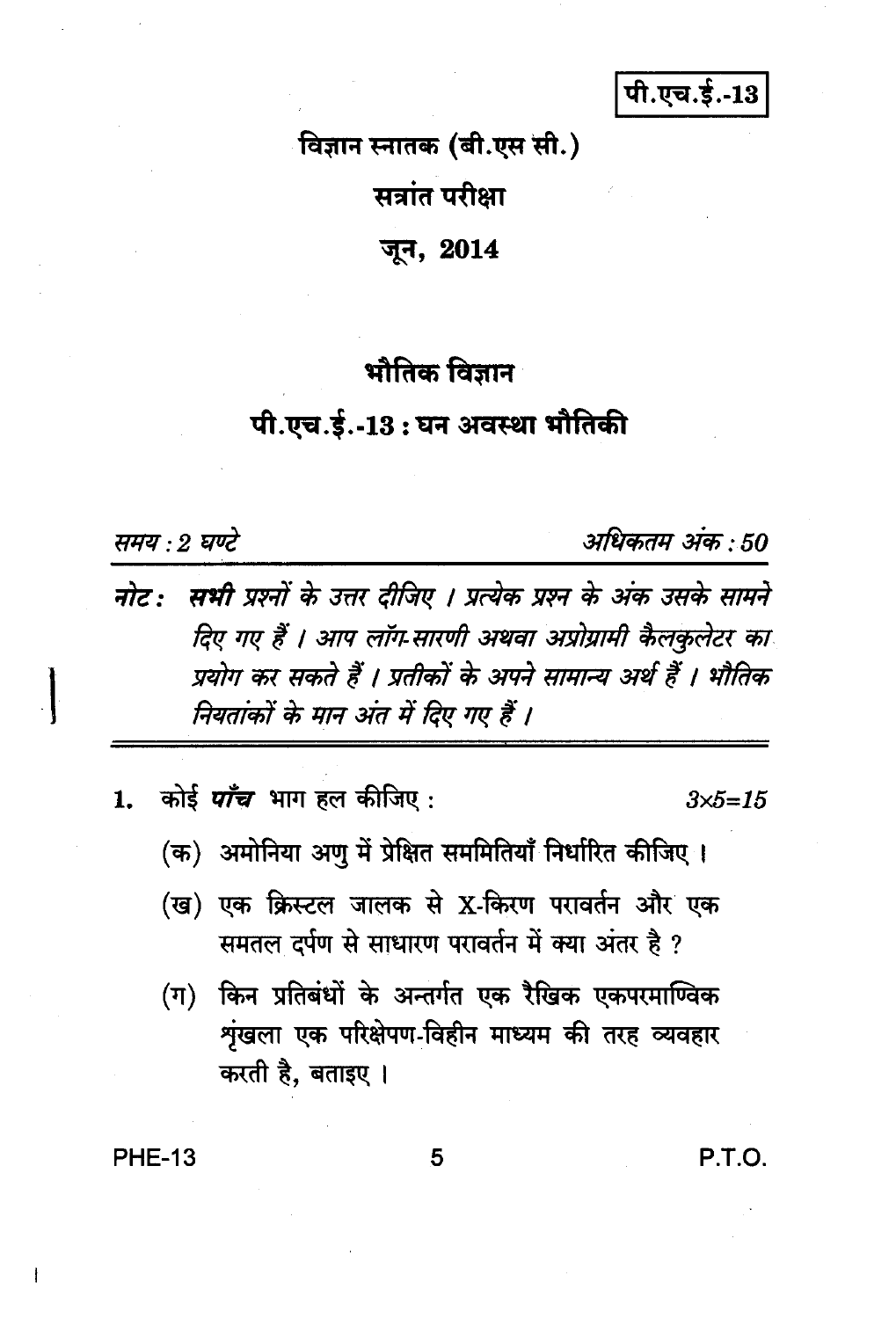- (घ) लोह-चुम्बकों, प्रति-लोहचुम्बकों और फेराइटों के लिए प्रचक्रण आरेख बनाइए । ये एक-दुसरे से किस प्रकार ਮਿਸ਼ हैं ?
- (ङ) अर्धचालक p-n संधि में अवक्षय क्षेत्र की रचना का उदभव क्या है ?
- (च) ऐलुमिनियम का डिबाई तापमान 418 K है। ऐलुमिनियम में संभव जालक कंपन की आवृत्ति का उच्चतम मान परिकलित कीजिए ।
- (छ) संरचना और तापाश्रित (तापीय) व्यवहार के आधार पर बहलकों का वर्गीकरण कीजिए ।
- (ज) प्ररूप I और प्ररूप II अति-चालकों में अन्तर बताइए ।

 $5 \times 2 = 10$ 

- (क) किसी क्रिस्टल संरचना का संकुलन गुणांक क्या होता है ? fcc संरचना के लिए परमाण्वीय संकलन गणांक निर्धारित कीजिए ।
- (ख) एक (i) 2-D तिर्यक व्युत्क्रम जालक तथा (ii) एक 3-D सरल घनीय व्युत्क्रम जालक के लिए प्रथम ब्रिलवां क्षेत्र आरेखित कीजिए ।
- एक क्रिस्टल जालक से प्राप्त X-किरण विवर्तन बिन्दुओं  $(\Pi)$ की तीव्रता के लिए ज्यामितीय संरचना गुणक के व्यंजक की व्युत्पत्ति कीजिए और एक सरल घनीय क्रिस्टल के लिए उसका परिकलन कीजिए ।

**PHE-13**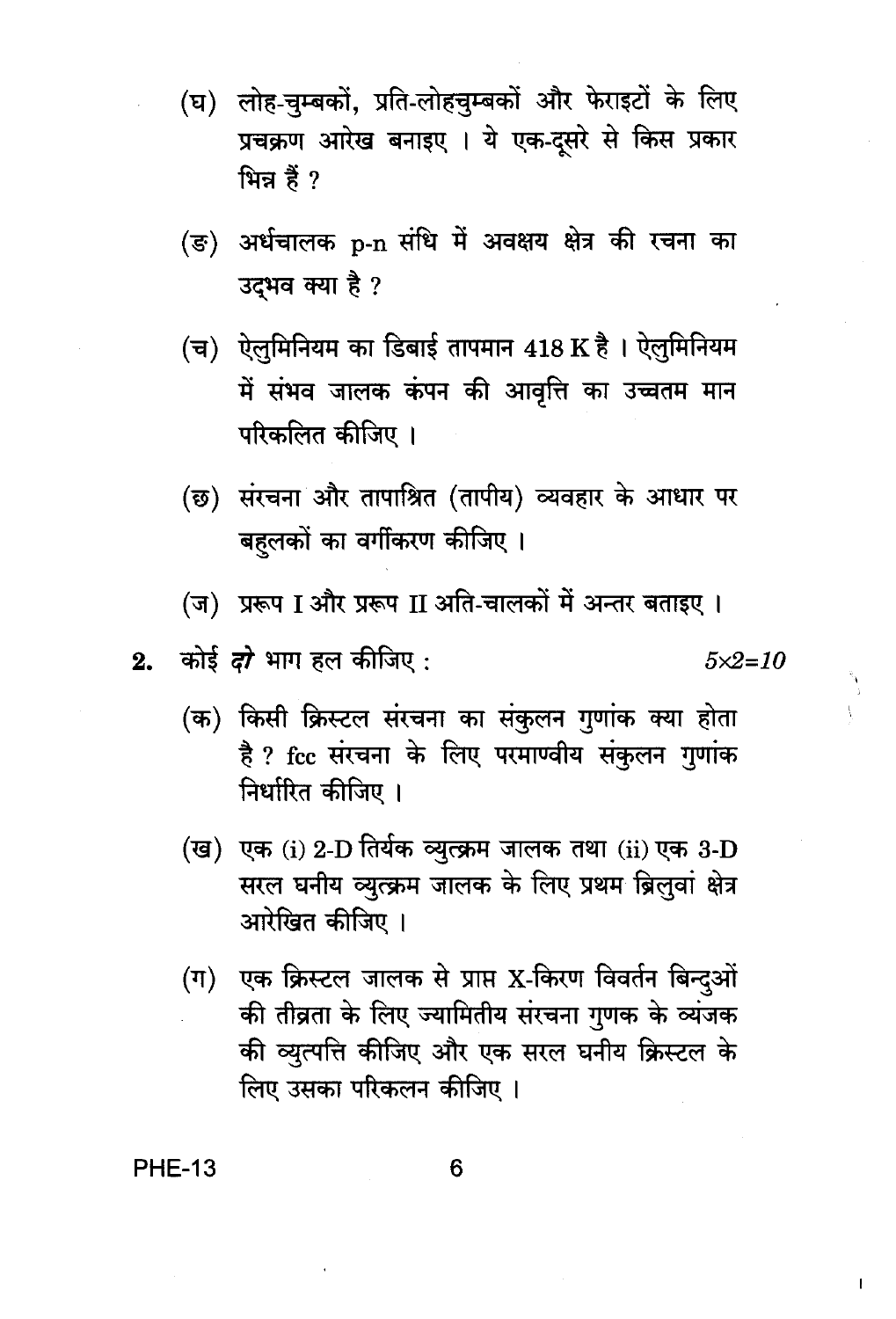- कोई *एक* भाग हल कीजिए : 3.
	- (क) आइन्स्टाइन सिद्धांत के अनुसार एक ठोस की ऊष्मा-धारिता के व्यंजक की व्युत्पत्ति कीजिए।
	- (ख) ठोसों में कितने प्रकार के आबंधन पाए जाते हैं, सूचीबद्ध कीजिए । उपयुक्त आरेखों की सहायता से इनमें से कोई दो प्रकार के आबंधन समझाइए।
- 4. कोई *दो* भाग हल कीजिए :
	- (क) 1D क्रिस्टल जालक में एक इलेक्टॉन द्वारा अनुभूत विभव आरेखित कीजिए । क्रोयनिग-पैनी मॉडल में इस विभव को कैसे निरूपित किया जाता है, बताइए । इस मॉडल में इलेक्ट्रॉन के लिए श्रोडिंगर समीकरण स्थापित कीजिए ।
	- (ख) चांदी की फर्मी ऊर्जा 5.5 eV है। यह मानते हुए कि फर्मी ऊर्जा तापमान पर निर्भर नहीं करती. कमरे के तापमान पर इलेक्ट्रॉनिक ऊष्मा-धारिता और इलेक्टॉनिक ऊष्मीय चालकता परिकलित कीजिए । फर्मी स्तर के संगत विश्रान्ति काल का मान $\tau_{\rm m} = 10^{-14} \text{ s}$  है ।
	- उपयुक्त आरेख की सहायता से, माइस्नर प्रभाव  $(\pi)$ समझाइए तथा समझाइए कि पूर्ण प्रतिचुंबकत्व अति-चालक का एक मूलभूत गुणधर्म है।

 $\overline{7}$ 

**PHE-13** 

P.T.O.

 $5x2=10$